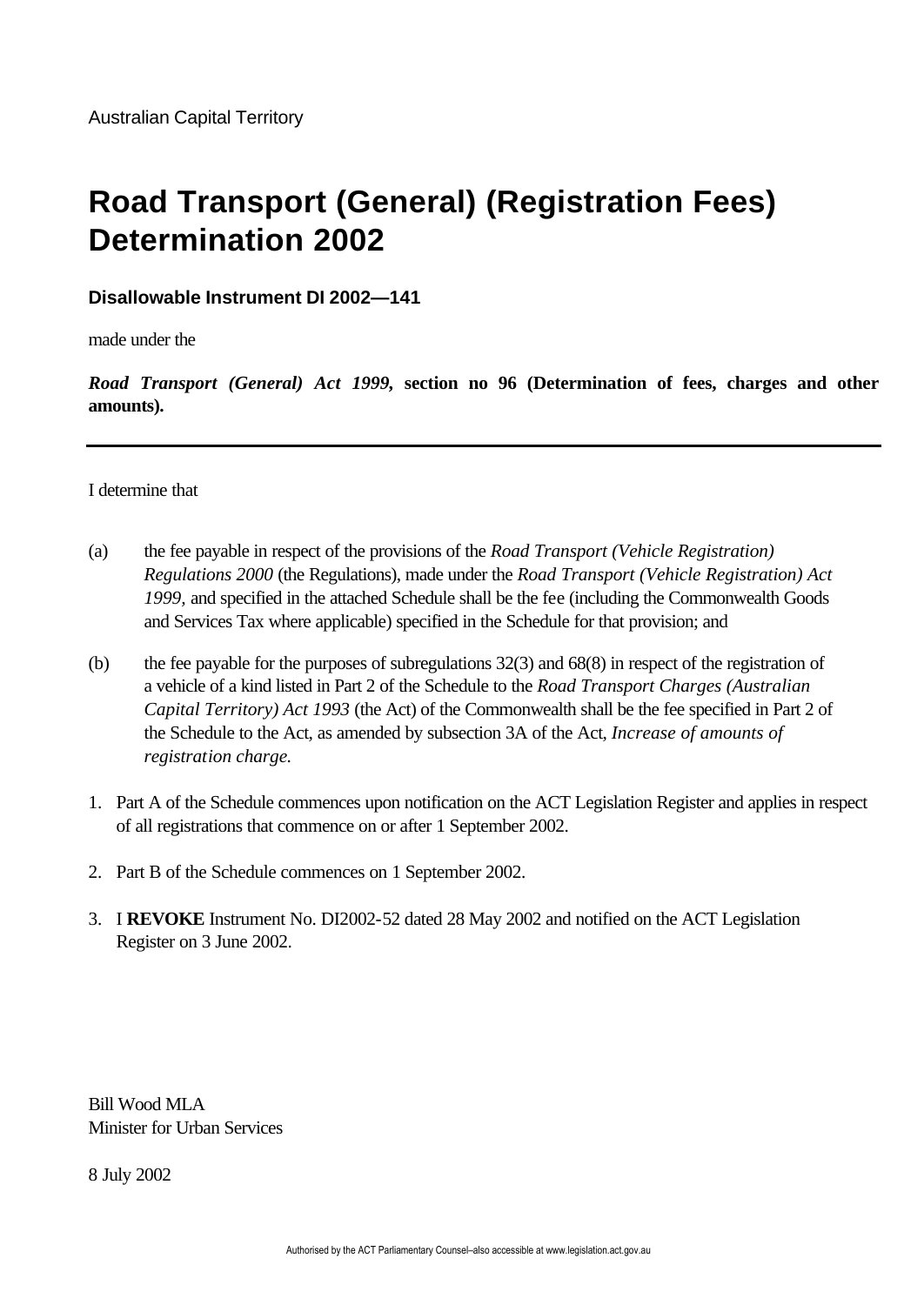This is page 1 of the schedule to the determination made by the minister under The Road Transport (General) Act 1999 on the  $8<sup>th</sup>$  day of July 2002.

| Provision of the<br><b>Road Transport</b><br>(Vehicle<br><b>Registration</b> )<br><b>Regulations 2000</b> | Description of Matter for which fee is payable                                                                                                                                                    | <b>Fee Payable</b><br>since<br>1 July 2002 | <b>Fee Payable</b><br>\$<br>from<br>1 September<br>2002 |
|-----------------------------------------------------------------------------------------------------------|---------------------------------------------------------------------------------------------------------------------------------------------------------------------------------------------------|--------------------------------------------|---------------------------------------------------------|
|                                                                                                           | <b>PARTA</b>                                                                                                                                                                                      |                                            |                                                         |
| and $68(8)$                                                                                               | Subregulations 32(3) PASSENGER VEHICLES - Registration fees for<br>vehicles with a GVM NOT in excess of 4.5 tonnes<br>-original or renewal for 12 months<br>975kg or less - Private Vehicles      | 147.00                                     | 169.00                                                  |
| and $68(8)$                                                                                               | Subregulations 32(3) Passenger Vehicles – Registration fees for vehicles<br>with a GVM NOT in excess of 4.5 tonnes -original<br>or renewal for 12 months<br>976 to 1154kg - Private Vehicles      | 164.00                                     | 187.00                                                  |
| and $68(8)$                                                                                               | Subregulations 32(3) Passenger Vehicles – Registration fees for vehicles<br>with a GVM NOT in excess of 4.5 tonnes -original<br>or renewal for 12 months<br>1155kg to 1504kg - Private Vehicle    | 187.00                                     | 212.00                                                  |
| and $68(8)$                                                                                               | Subregulations 32(3) Passenger Vehicles – Registration fees for vehicles<br>with a GVM NOT in excess of 4.5 tonnes -original<br>or renewal for 12 months<br>1505kg to 2504kg - Private Vehicle    | 277.00                                     | 309.00                                                  |
| and $68(8)$                                                                                               | Subregulations 32(3) Passenger Vehicles - Registration fees for vehicles<br>with a GVM NOT in excess of 4.5 tonnes -original<br>or renewal for 12 months 2505kg to 2794kg -<br>Private Vehicle    | 427.00                                     | 471.00                                                  |
| and $68(8)$                                                                                               | Subregulations $32(3)$ Passenger Vehicles – Registration fees for vehicles<br>with a GVM NOT in excess of 4.5 tonnes - original<br>or renewal for 12 months<br>2795kg to 4500kg - Private Vehicle | 435.00                                     | 496.00                                                  |
| and $68(8)$                                                                                               | Subregulations $32(3)$ <b>Passenger Vehicles</b> – Registration fees for vehicles<br>with a GVM NOT in excess of 4.5 tonnes -original<br>or renewal for 12 months<br>975kg or less – Business Use | 228.00                                     | 256.00                                                  |
| and $68(8)$                                                                                               | Subregulations 32(3) Passenger Vehicles – Registration fees for vehicles<br>with a GVM NOT in excess of 4.5 tonnes - original<br>or renewal for 12 months<br>976 to 1154kg - Business Use         | 254.00                                     | 284.00                                                  |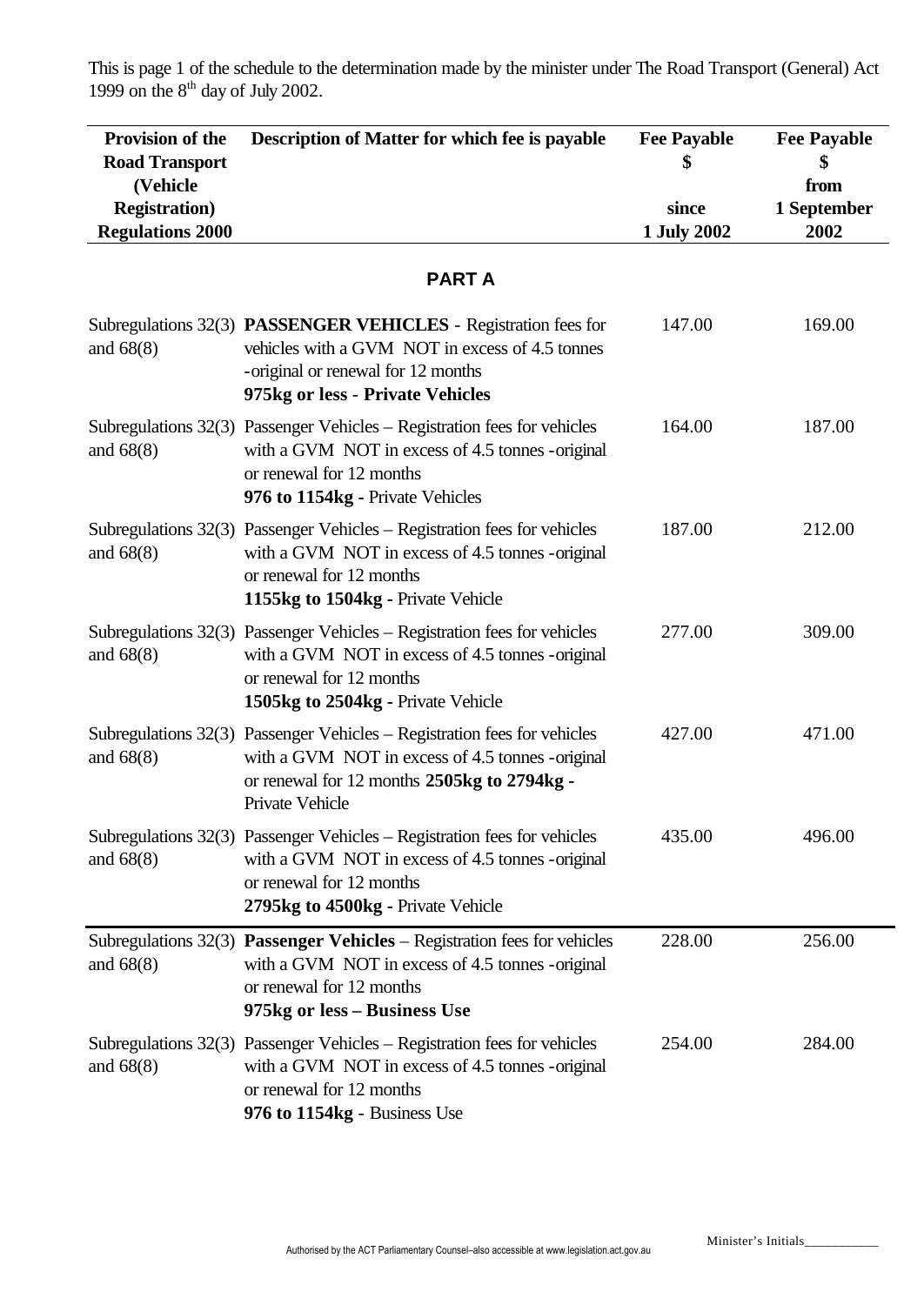This is page 2 of the schedule to the determination made by the minister under The Road Transport (General) Act 1999 on the  $8<sup>th</sup>$  day of July 2002.

| Provision of the<br><b>Road Transport</b><br>(Vehicle<br><b>Registration</b> )<br><b>Regulations 2000</b> | <b>Description of Matter for which fee is payable</b>                                                                                                                                               | <b>Fee Payable</b><br>since<br>1 July 2002 | <b>Fee Payable</b><br>\$<br>from<br>1 September<br>2002 |
|-----------------------------------------------------------------------------------------------------------|-----------------------------------------------------------------------------------------------------------------------------------------------------------------------------------------------------|--------------------------------------------|---------------------------------------------------------|
| and $68(8)$                                                                                               | Subregulations 32(3) Passenger Vehicles - Registration fees for vehicles<br>with a GVM NOT in excess of 4.5 tonnes -original<br>or renewal for 12 months<br>1155kg to 1504kg - Business Use         | 294.00                                     | 327.00                                                  |
| and $68(8)$                                                                                               | Subregulations 32(3) Passenger Vehicles - Registration fees for vehicles<br>with a GVM NOT in excess of 4.5 tonnes -original<br>or renewal for 12 months 1505kg to 4500kg -<br><b>Business Use</b>  | 435.00                                     | 480.00                                                  |
| and $68(8)$                                                                                               | Subregulations 32(3) GOODS CARRYING VEHICLES - Registration<br>fees for vehicles with a GVM NOT in excess of 4.5<br>tonnes - original or renewal for 12 months 975kg or<br>less - Private Vehicles  | 147.00                                     | 169.00                                                  |
| and $68(8)$                                                                                               | Subregulations 32(3) Goods Carrying Vehicles - Registration fees for<br>vehicles with a GVM NOT in excess of 4.5 tonnes<br>-original or renewal for 12 months<br>976 to 1154kg - Private Vehicles   | 164.00                                     | 187.00                                                  |
| and $68(8)$                                                                                               | Subregulations 32(3) Goods Carrying Vehicles - Registration fees for<br>vehicles with a GVM NOT in excess of 4.5 tonnes<br>-original or renewal for 12 months<br>1155kg to 1504kg - Private Vehicle | 187.00                                     | 212.00                                                  |
| and $68(8)$                                                                                               | Subregulations 32(3) Goods Carrying Vehicles - Registration fees for<br>vehicles with a GVM NOT in excess of 4.5 tonnes<br>-original or renewal for 12 months<br>1505kg to 2504kg - Private Vehicle | 277.00                                     | 309.00                                                  |
| and $68(8)$                                                                                               | Subregulations 32(3) Goods Carrying Vehicles - Registration fees for<br>vehicles with a GVM NOT in excess of 4.5 tonnes<br>-original or renewal for 12 months<br>2505kg to 2794kg - Private Vehicle | 427.00                                     | 471.00                                                  |
| and $68(8)$                                                                                               | Subregulations 32(3) Goods Carrying Vehicles - Registration fees for<br>vehicles with a GVM NOT in excess of 4.5 tonnes<br>-original or renewal for 12 months<br>795kg to 4500kg - Private Vehicle  | 435.00                                     | 496.00                                                  |
| and $68(8)$                                                                                               | Subregulations 32(3) Goods Carrying Vehicles - Registration fees for<br>vehicles with a GVM NOT in excess of 4.5 tonnes<br>-original or renewal for 12 months<br>975kg or less - Business Use       | 228.00                                     | 256.00                                                  |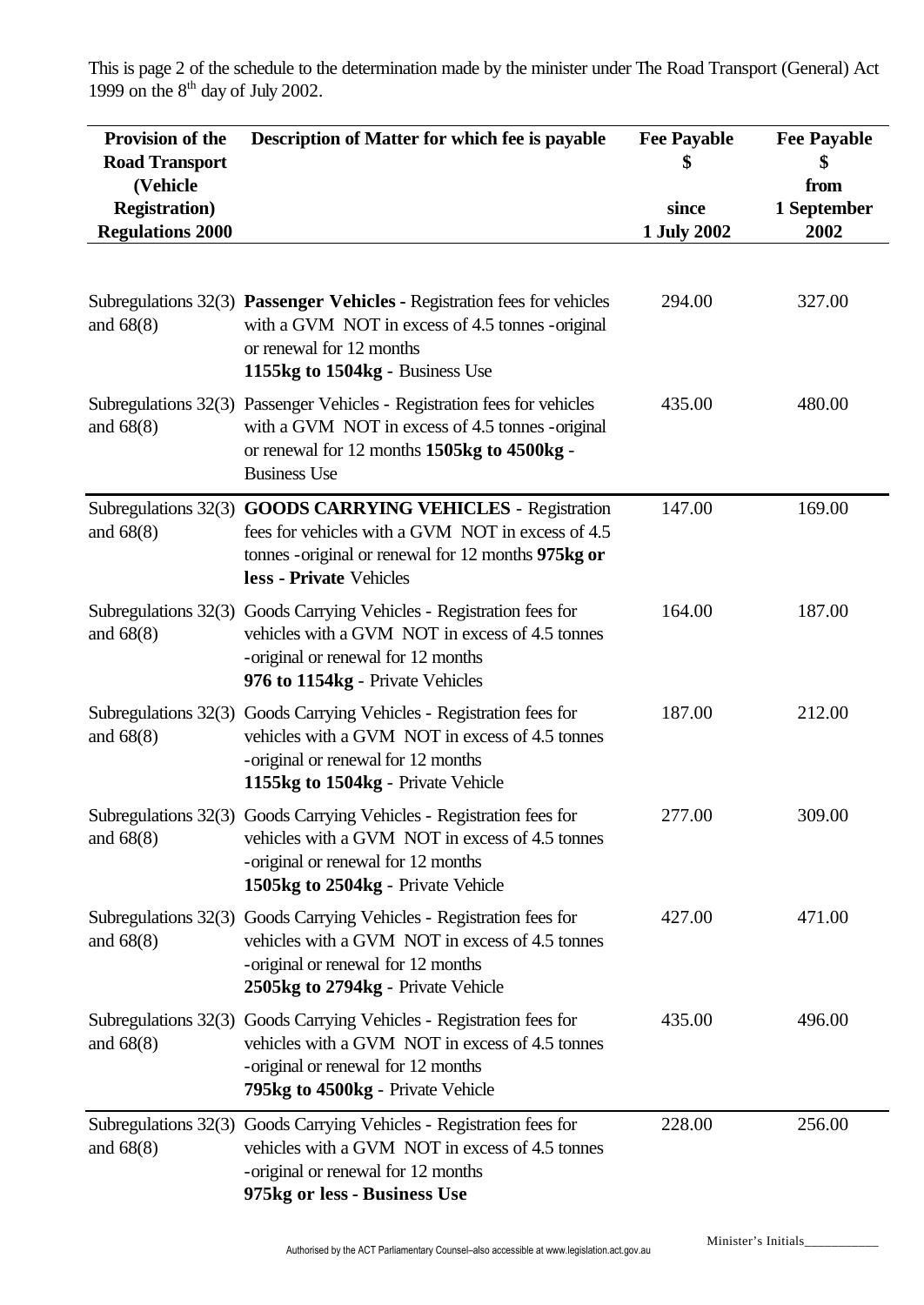This is page 3 of the schedule to the determination made by the minister under The Road Transport (General) Act 1999 on the  $8<sup>th</sup>$  day of July 2002.

| Provision of the<br><b>Road Transport</b><br>(Vehicle<br><b>Registration</b> )<br><b>Regulations 2000</b> | Description of Matter for which fee is payable                                                                                                                                                   | <b>Fee Payable</b><br>since<br>1 July 2002 | <b>Fee Payable</b><br>\$<br>from<br>1 September<br>2002 |
|-----------------------------------------------------------------------------------------------------------|--------------------------------------------------------------------------------------------------------------------------------------------------------------------------------------------------|--------------------------------------------|---------------------------------------------------------|
| and $68(8)$                                                                                               | Subregulations 32(3) Goods Carrying Vehicles - Registration fees for<br>vehicles with a GVM NOT in excess of 4.5 tonnes<br>-original or renewal for 12 months<br>976 to $1154kg - Business$ Use  | 254.00                                     | 284.00                                                  |
| and $68(8)$                                                                                               | Subregulations 32(3) Goods Carrying Vehicles - Registration fees for<br>vehicles with a GVM NOT in excess of 4.5 tonnes<br>-original or renewal for 12 months<br>1155kg to 1504kg - Business Use | 294.00                                     | 327.00                                                  |
| and $68(8)$                                                                                               | Subregulations 32(3) Goods Carrying Vehicles - Registration fees for<br>vehicles with a GVM NOT in excess of 4.5 tonnes<br>-original or renewal for 12 months<br>1505kg to 4500kg - Business Use | 435.00                                     | 480.00                                                  |
| and $68(8)$                                                                                               | Subregulations 32(3) EQUIPMENT TRUCKS - Registration fees for<br>vehicles with a GVM NOT in excess of 4.5 tonnes<br>-original or renewal for 12 months<br>975kg or less - Private Vehicles       | 147.00                                     | 169.00                                                  |
| and $68(8)$                                                                                               | Subregulations 32(3) Equipment Trucks - Registration fees for vehicles<br>with a GVM NOT in excess of 4.5 tonnes -original<br>or renewal for 12 months<br>976 to 1154kg - Private Vehicles       | 164.00                                     | 187.00                                                  |
| and $68(8)$                                                                                               | Subregulations 32(3) Equipment Trucks - Registration fees for vehicles<br>with a GVM NOT in excess of 4.5 tonnes - original<br>or renewal for 12 months<br>1155kg to 1504kg - Private Vehicle    | 187.00                                     | 212.00                                                  |
| and $68(8)$                                                                                               | Subregulations 32(3) Equipment Trucks - Registration fees for vehicles<br>with a GVM NOT in excess of 4.5 tonnes -original<br>or renewal<br>1505kg to 2504kg - Private Vehicle                   | 277.00                                     | 309.00                                                  |
| and $68(8)$                                                                                               | Subregulations 32(3) Equipment Trucks - Registration fees for vehicles<br>with a GVM NOT in excess of 4.5 tonnes - original<br>or renewal<br>2505 $kg$ to 2794 $kg$ – Private Vehicle            | 427.00                                     | 471.00                                                  |
| and $68(8)$                                                                                               | Subregulations $32(3)$ Equipment Trucks – Registration fees for vehicles<br>with a GVM NOT in excess of 4.5 tonnes -original<br>or renewal<br>2795kg to 4500kg - Private Vehicle                 | 435.00                                     | 496.00                                                  |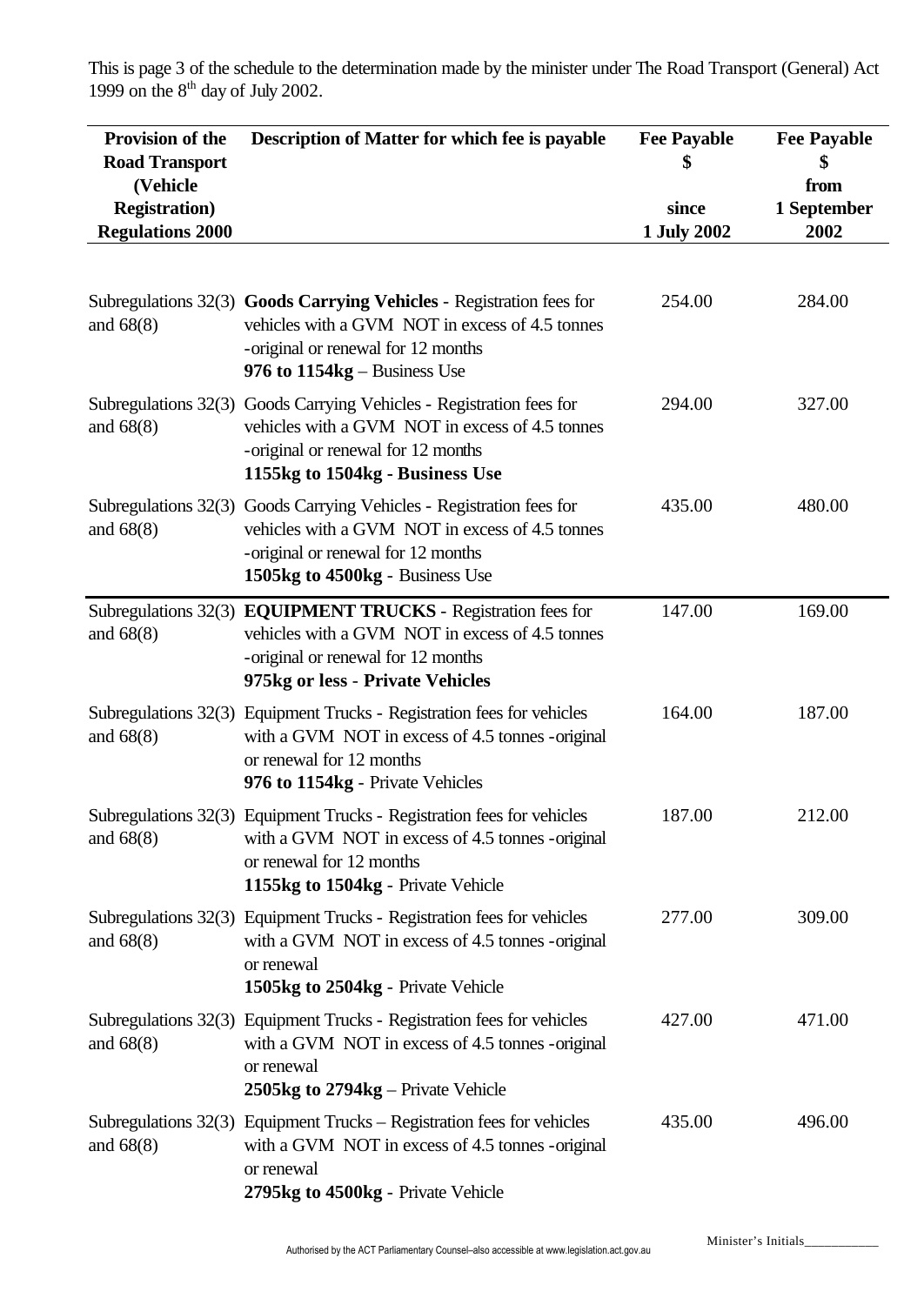This is page 4 of the schedule to the determination made by the minister under The Road Transport (General) Act 1999 on the  $8<sup>th</sup>$  day of July 2002.

| Provision of the<br><b>Road Transport</b><br>(Vehicle | Description of Matter for which fee is payable                                                                                                                                            | <b>Fee Payable</b>   | <b>Fee Payable</b><br>\$<br>from |
|-------------------------------------------------------|-------------------------------------------------------------------------------------------------------------------------------------------------------------------------------------------|----------------------|----------------------------------|
| <b>Registration</b> )<br><b>Regulations 2000</b>      |                                                                                                                                                                                           | since<br>1 July 2002 | 1 September<br>2002              |
|                                                       |                                                                                                                                                                                           |                      |                                  |
| and $68(8)$                                           | Subregulations $32(3)$ Equipment Trucks – Registration fees for vehicles<br>with a GVM NOT in excess of 4.5 tonnes -original<br>or renewal for 12 months<br>975kg or less - Business Use  | 228.00               | 256.00                           |
| and $68(8)$                                           | Subregulations $32(3)$ Equipment Trucks – Registration fees for vehicles<br>with a GVM NOT in excess of 4.5 tonnes -original<br>or renewal for 12 months<br>976 to 1154kg - Business Use  | 254.00               | 284.00                           |
| and $68(8)$                                           | Subregulations 32(3) Equipment Trucks - Registration fees for vehicles<br>with a GVM NOT in excess of 4.5 tonnes -original<br>or renewal for 12 months<br>1155kg to 1504kg - Business Use | 294.00               | 327.00                           |
| and $68(8)$                                           | Subregulations 32(3) Equipment Trucks - Registration fees for vehicles<br>with a GVM NOT in excess of 4.5 tonnes -original<br>or renewal for 12 months<br>1505kg to 4500kg - Business Use | 435.00               | 480.00                           |
| Subregulations $32(3)$<br>and $68(8)$                 | <b>TOW TRUCKS - Registration fees for vehicles</b><br>with a GVM NOT in excess of 4.5 tonnes -original<br>or renewal for 12 months 975kg or less                                          | 154.00               | 154.00                           |
| and $68(8)$                                           | Subregulations 32(3) Tow Trucks - Registration fees for vehicles with a<br>GVM NOT in excess of 4.5 tonnes –original or<br>renewal for 12 months 976 to 1154kg                            | 168.00               | 168.00                           |
| and $68(8)$                                           | Subregulations 32(3) Tow Trucks - Registration fees for vehicles with a<br>GVM NOT in excess of 4.5 tonnes –original or<br>renewal for 12 months 1155 to 1504kg                           | 190.00               | 190.00                           |
| and $68(8)$                                           | Subregulations 32(3) Tow Trucks - Registration fees for vehicles with a<br>GVM NOT in excess of 4.5 tonnes –original or<br>renewal for 12 months 1505 to 4500kg                           | 267.00               | 267.00                           |
| and $68(8)$                                           | Subregulations 32(3) MOTOR TRACTORS - Registration fees for<br>vehicles with a GVM NOT in excess of 4.5 tonnes<br>-original or renewal for 12 months<br>2000kg or less                    | 95.00                | 95.00                            |
| and $68(8)$                                           | Subregulations 32(3) Motor Tractors - Registration fees for vehicles with<br>a GVM NOT in excess of 4.5 tonnes -original or<br>renewal for 12 months<br>2001kg to 4000kg                  | 156.00               | 156.00                           |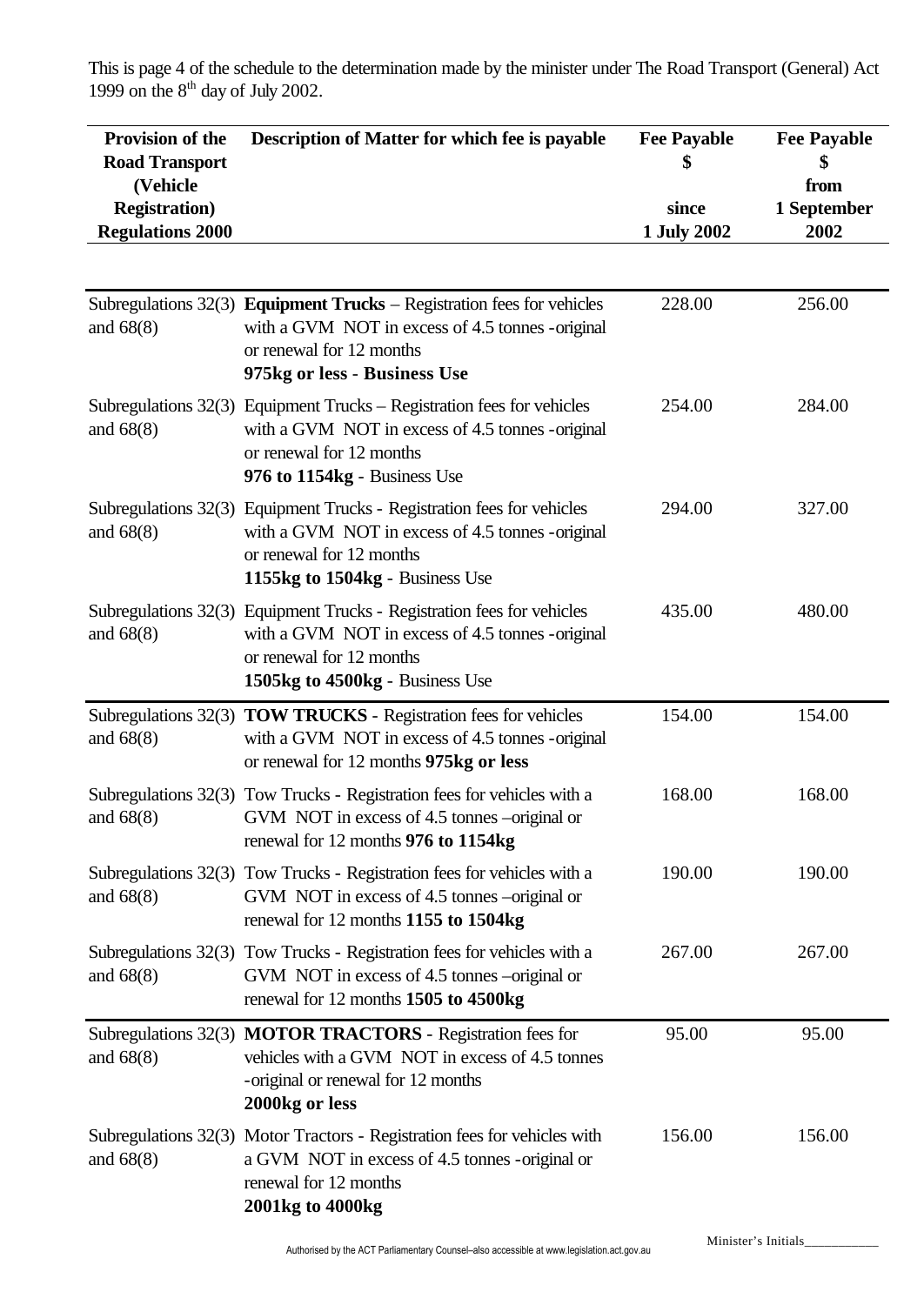This is page 5 of the schedule to the determination made by the minister under The Road Transport (General) Act 1999 on the  $8<sup>th</sup>$  day of July 2002.

| Provision of the<br><b>Road Transport</b><br>(Vehicle<br><b>Registration</b> )<br><b>Regulations 2000</b> | Description of Matter for which fee is payable                                                                                                                                                                                              | <b>Fee Payable</b><br>\$<br>since<br>1 July 2002 | <b>Fee Payable</b><br>from<br>1 September<br>2002 |
|-----------------------------------------------------------------------------------------------------------|---------------------------------------------------------------------------------------------------------------------------------------------------------------------------------------------------------------------------------------------|--------------------------------------------------|---------------------------------------------------|
| and $68(8)$                                                                                               | Subregulations 32(3) Motor Tractors - Registration fees for vehicles<br>with a GVM NOT in excess of 4.5 tonnes -original<br>or renewal for 12 months<br>over 4,000kg                                                                        | 355.00                                           | 355.00                                            |
| and $68(8)$                                                                                               | Subregulations 32(3) MOTOR IMPLEMENTS (bulldozers, backhoe,<br>agriculture machinery, cranes)- Registration fees for<br>vehicles with a GVM NOT in excess of 4.5 tonnes<br>-original or renewal for 12 months<br>975kg or less -            | 71.00                                            | 71.00                                             |
| and $68(8)$                                                                                               | Subregulations $32(3)$ Motor Implements – Registration fees for vehicles<br>with a GVM NOT in excess of 4.5 tonnes -original<br>or renewal for 12 months<br>976 to 1154kg                                                                   | 75.00                                            | 75.00                                             |
| and $68(8)$                                                                                               | Subregulations 32(3) Motor Implements - Registration fees for vehicles<br>with a GVM NOT in excess of 4.5 tonnes -original<br>or renewal for 12 months                                                                                      | 79.00                                            | 79.00                                             |
| and $68(8)$                                                                                               | 1155 to 1504kg<br>Subregulations 32(3) Motor Implements - Registration fees for vehicles<br>with a GVM NOT in excess of 4.5 tonnes -original<br>or renewal for 12 months                                                                    | 96.00                                            | 96.00                                             |
|                                                                                                           | 1505 to 4500kg                                                                                                                                                                                                                              |                                                  |                                                   |
| and $68(8)$                                                                                               | Subregulations 32(3) VETERAN, VINTAGE OR HISTORIC<br>Vehicles - Registration fees for vehicles with a GVM<br>NOT in excess of 4.5 tonnes original or renewal for<br>12 months                                                               | 33.00                                            | 33.00                                             |
| and $68(8)$                                                                                               | Subregulations 32(3) MOTOR BIKES - Registration fees for vehicles<br>with a GVM NOT in excess of 4.5 tonnes -original<br>or renewal for 12 months up to 100ml                                                                               | 55.00                                            | 69.00                                             |
| and $68(8)$                                                                                               | Subregulations 32(3) Motor Bikes - Registration fees for vehicles with a<br>GVM NOT in excess of 4.5 tonnes - original or<br>renewal for 12 months over 100ml                                                                               | 55.00                                            | 69.00                                             |
| and $68(8)$                                                                                               | Subregulations 32(3) <b>TRAILERS</b> - goods carrying and fixed load trailers<br>(equipment trailers and caravans) Registration fees<br>for vehicles with a GVM NOT in excess of 4.5<br>tonnes - original or renewal for 12 months 250kg or | 52.00                                            | 52.00                                             |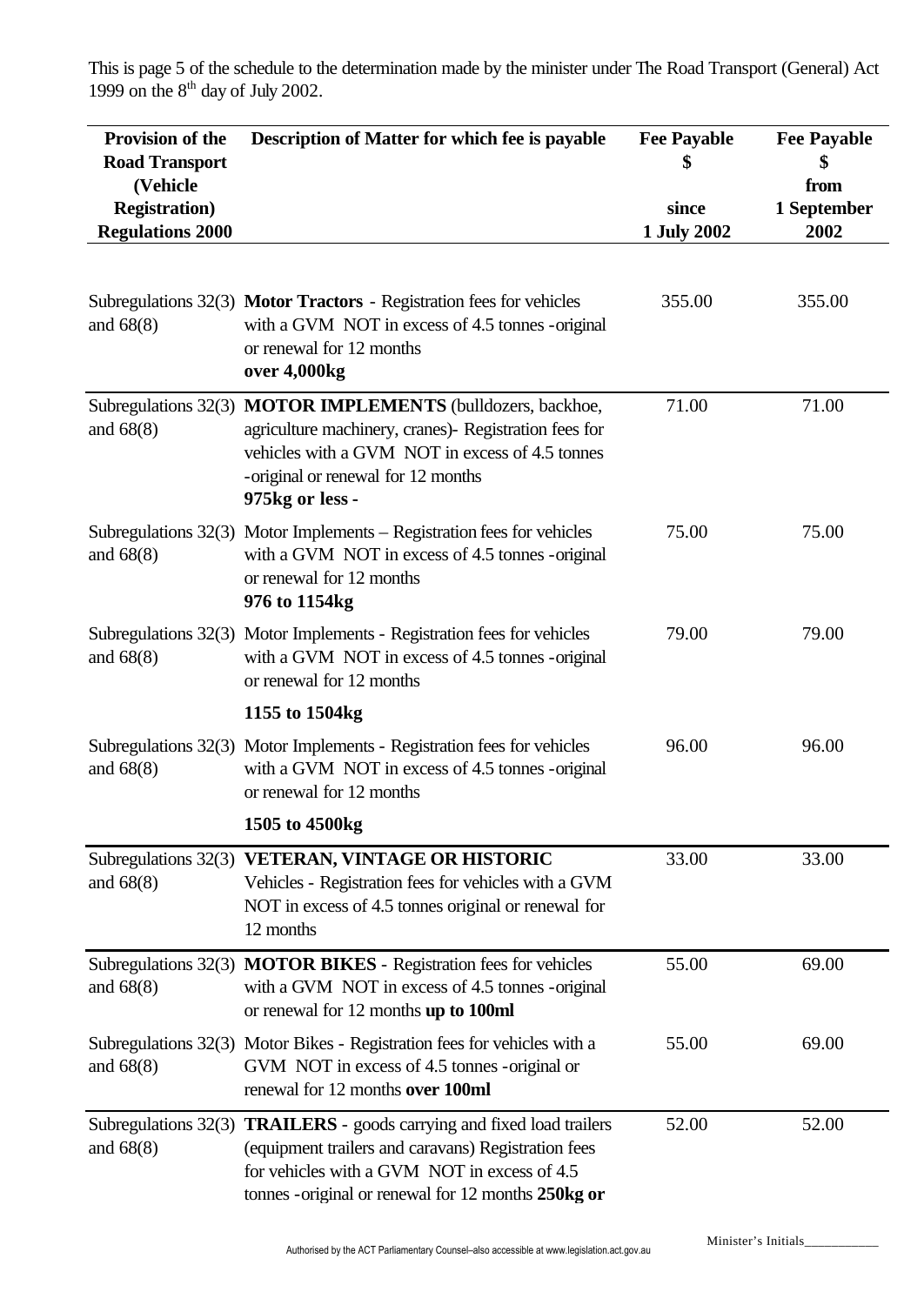This is page 6 of the schedule to the determination made by the minister under The Road Transport (General) Act 1999 on the  $8<sup>th</sup>$  day of July 2002.

| <b>Provision of the</b> | <b>Description of Matter for which fee is payable</b> | <b>Fee Payable</b> | <b>Fee Payable</b> |
|-------------------------|-------------------------------------------------------|--------------------|--------------------|
| <b>Road Transport</b>   |                                                       |                    |                    |
| (Vehicle                |                                                       |                    | from               |
| <b>Registration</b> )   |                                                       | since              | 1 September        |
| <b>Regulations 2000</b> |                                                       | 1 July 2002        | 2002               |

**less**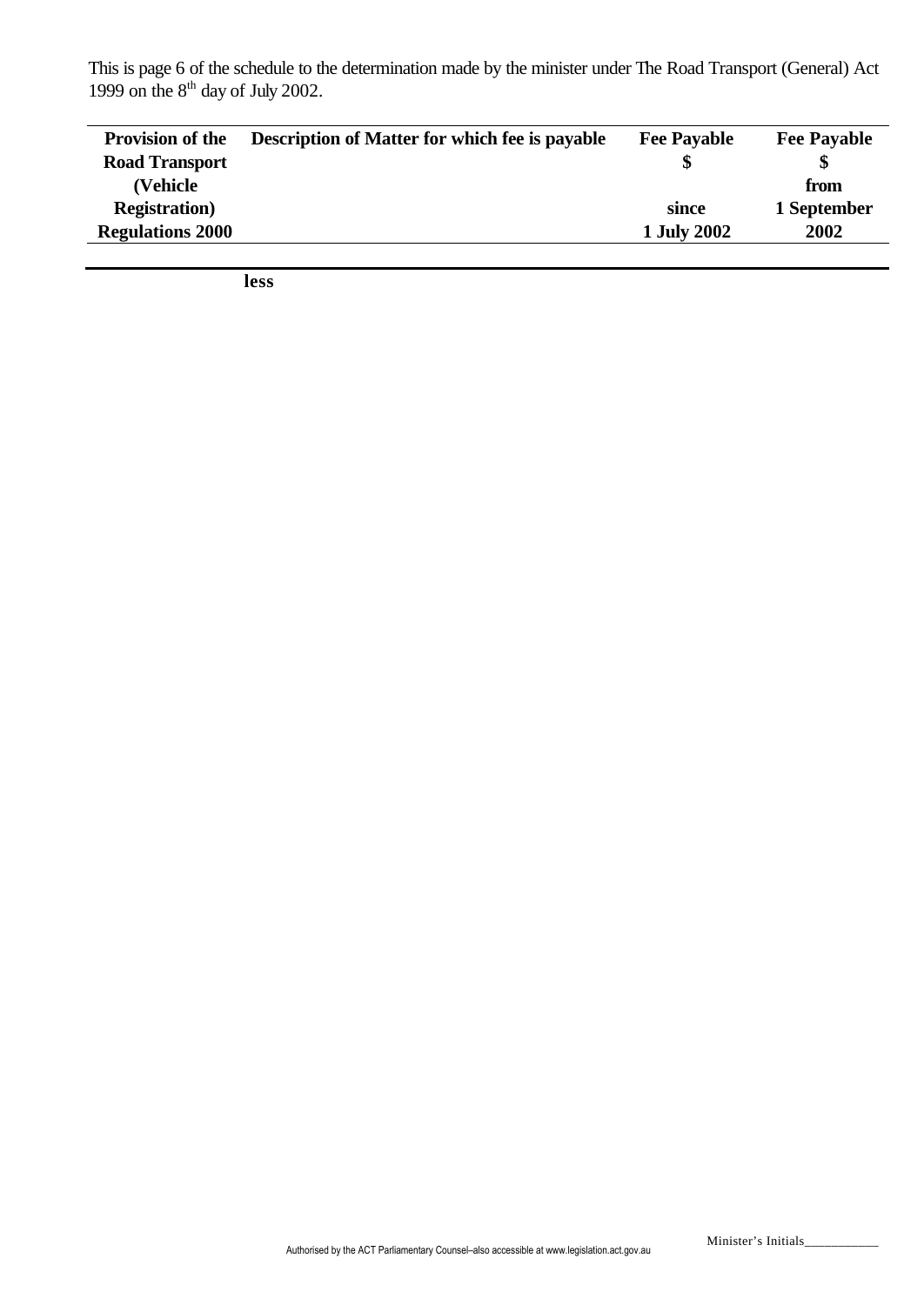This is page 7 of the schedule to the determination made by the minister under The Road Transport (General) Act 1999 on the  $8<sup>th</sup>$  day of July 2002.

| Provision of the<br><b>Road Transport</b><br>(Vehicle<br><b>Registration</b> )<br><b>Regulations 2000</b> | Description of Matter for which fee is payable                                                                                                                                                                                                   | <b>Fee Payable</b><br>since<br>1 July 2002 | <b>Fee Payable</b><br>\$<br>from<br>1 September<br>2002 |
|-----------------------------------------------------------------------------------------------------------|--------------------------------------------------------------------------------------------------------------------------------------------------------------------------------------------------------------------------------------------------|--------------------------------------------|---------------------------------------------------------|
| and $68(8)$                                                                                               | Subregulations $32(3)$ Trailers – goods carrying and fixed load<br>(equipment trailers and caravans) Registration fees<br>for vehicles with a GVM NOT in excess of 4.5<br>tonnes - original or renewal for 12 months 251 to<br>764 <sub>kg</sub> | 118.00                                     | 118.00                                                  |
| Subregulations 32(3)<br>and $68(8)$                                                                       | Trailers – goods carrying and fixed load (equipment<br>trailers and caravans) Registration fees for vehicles<br>with a GVM NOT in excess of 4.5 tonnes - original<br>or renewal for 12 months 765 to 975kg                                       | 177.00                                     | 177.00                                                  |
| and $68(8)$                                                                                               | Subregulations 32(3) Trailers - goods carrying and fixed load (equipment<br>trailers and caravans) Registration fees for vehicles<br>with a GVM NOT in excess of 4.5 tonnes -original<br>or renewal for 12 months 976 to 1154kg                  | 194.00                                     | 194.00                                                  |
| Subregulations 32(3)<br>and $68(8)$                                                                       | Trailers – goods carrying and fixed load (equipment<br>trailers and caravans) Registration fees for vehicles<br>with a GVM NOT in excess of 4.5 tonnes -original<br>or renewal for 12 months 1155 to 1504kg                                      | 217.00                                     | 217.00                                                  |
| and $68(8)$                                                                                               | Subregulations $32(3)$ Trailers – goods carrying and fixed load (equipment<br>trailers and caravans) Registration fees for vehicles<br>with a GVM NOT in excess of 4.5 tonnes -original<br>or renewal for 12 months 1505 to 2499kg               | 307.00                                     | 307.00                                                  |
| and $68(8)$                                                                                               | Subregulations $32(3)$ Trailers – goods carrying and fixed load (equipment<br>trailers and caravans) Registration fees for vehicles<br>with a GVM NOT in excess of 4.5 tonnes -original<br>or renewal for 12 months 2500 to 2504kg               | 523.00                                     | 523.00                                                  |
| and $68(8)$                                                                                               | Subregulations $32(3)$ Trailers – goods carrying and fixed load (equipment<br>trailers and caravans) Registration fees for vehicles<br>with a GVM NOT in excess of 4.5 tonnes -original<br>or renewal for 12 months 2505 to 2794kg               | 790.00                                     | 790.00                                                  |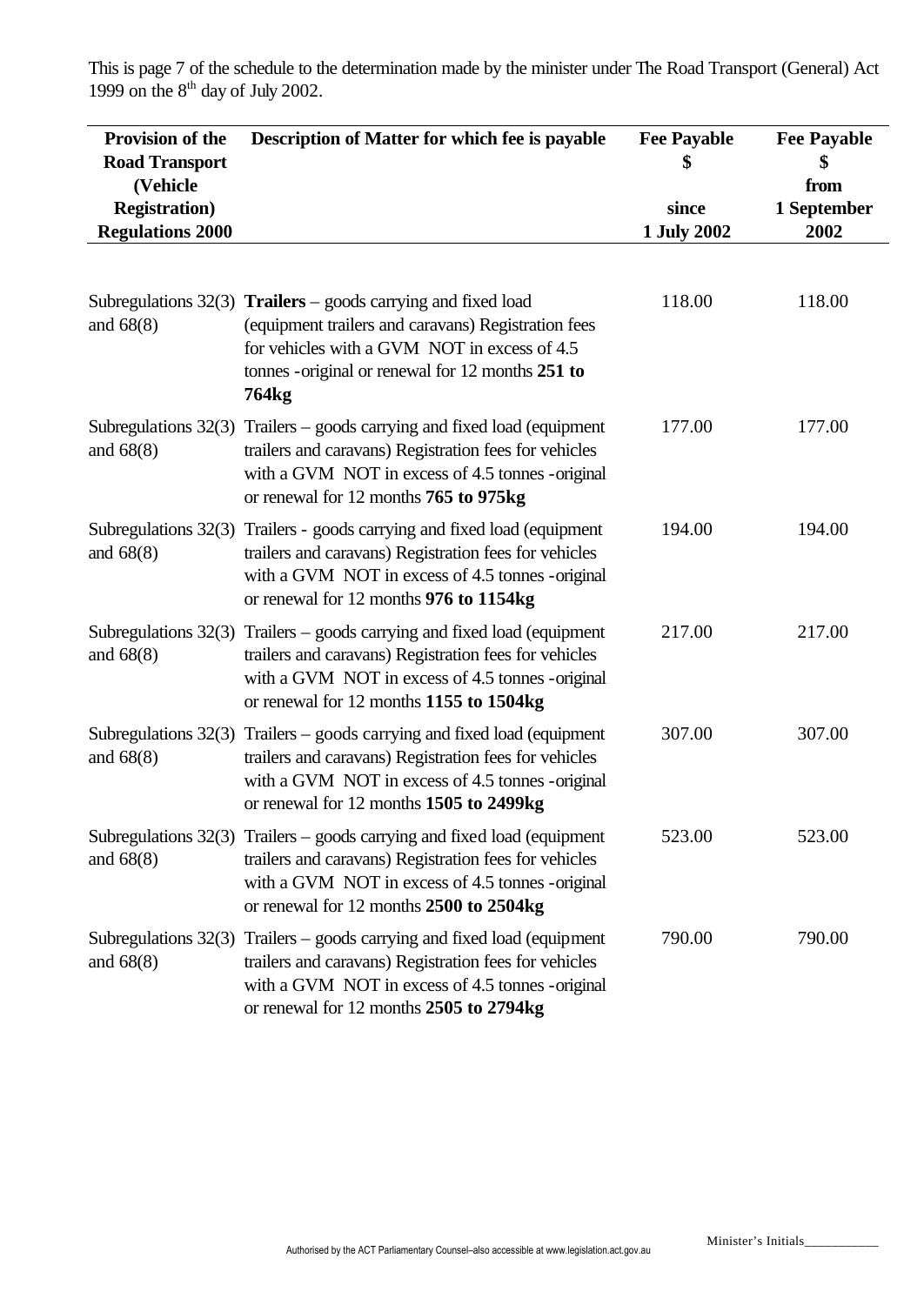This is page 8 of the schedule to the determination made by the minister under The Road Transport (General) Act 1999 on the  $8<sup>th</sup>$  day of July 2002.

| Provision of the<br><b>Road Transport</b><br>(Vehicle<br><b>Registration</b> )<br><b>Regulations 2000</b> | Description of Matter for which fee is payable                                                                                                                                                                                                               | <b>Fee Payable</b><br>since<br>1 July 2002 | <b>Fee Payable</b><br>\$<br>from<br>1 September<br>2002 |
|-----------------------------------------------------------------------------------------------------------|--------------------------------------------------------------------------------------------------------------------------------------------------------------------------------------------------------------------------------------------------------------|--------------------------------------------|---------------------------------------------------------|
| and $68(8)$                                                                                               | Subregulations $32(3)$ Trailers – goods carrying and fixed load<br>(equipment trailers and caravans) Registration fees<br>for vehicles with a GVM NOT in excess of 4.5<br>tonnes - original or renewal for 12 months 2795 to<br>3054kg                       | 884.00                                     | 884.00                                                  |
| Subregulations 32(3)<br>and $68(8)$                                                                       | Trailers – goods carrying and fixed load (equipment<br>trailers and caravans) Registration fees for vehicles<br>with a GVM NOT in excess of 4.5 tonnes -original<br>or renewal for 12 months 3055 to 3304kg                                                  | 958.00                                     | 958.00                                                  |
| and $68(8)$                                                                                               | Subregulations $32(3)$ Trailers – goods carrying and fixed load trailers<br>(equipment trailers and caravans) Registration fees<br>for vehicles with a GVM NOT in excess of 4.5<br>tonnes - original or renewal for 12 months 3305 to<br>3564 kg -           | 1032.00                                    | 1032.00                                                 |
| Subregulations 32(3)<br>and $68(8)$                                                                       | Trailers – goods carrying and fixed load trailers<br>(equipment trailers and caravans) Registration fees<br>for vehicles with a GVM NOT in excess of 4.5<br>tonnes - original or renewal for 12 months 3565 to<br>3814kg                                     | 1101.00                                    | 1101.00                                                 |
| Subregulations 32(3)<br>and $68(8)$                                                                       | Trailers - goods carrying and fixed load trailers<br>(equipment trailers and caravans) Registration fees<br>for vehicles with a GVM NOT in excess of 4.5<br>tonnes - original or renewal for 12 months 3815 to<br>4064kg                                     | 1177.00                                    | 1177.00                                                 |
| and $68(8)$                                                                                               | Subregulations $32(3)$ Trailers – goods carrying and fixed load trailers<br>(equipment trailers and caravans) Registration fees<br>for vehicles with a GVM NOT in excess of 4.5<br>tonnes - original or renewal for 12 months $4065$ o<br>4324 <sub>kg</sub> | 1248.00                                    | 1248.00                                                 |
| and $68(8)$                                                                                               | Subregulations $32(3)$ Trailers – goods carrying and fixed load trailers<br>(equipment trailers and caravans) Registration fees<br>for vehicles with a GVM NOT in excess of 4.5<br>tonnes - original or renewal for 12 months 4325 to<br>4500kg              | 1321.00                                    | 1321.00                                                 |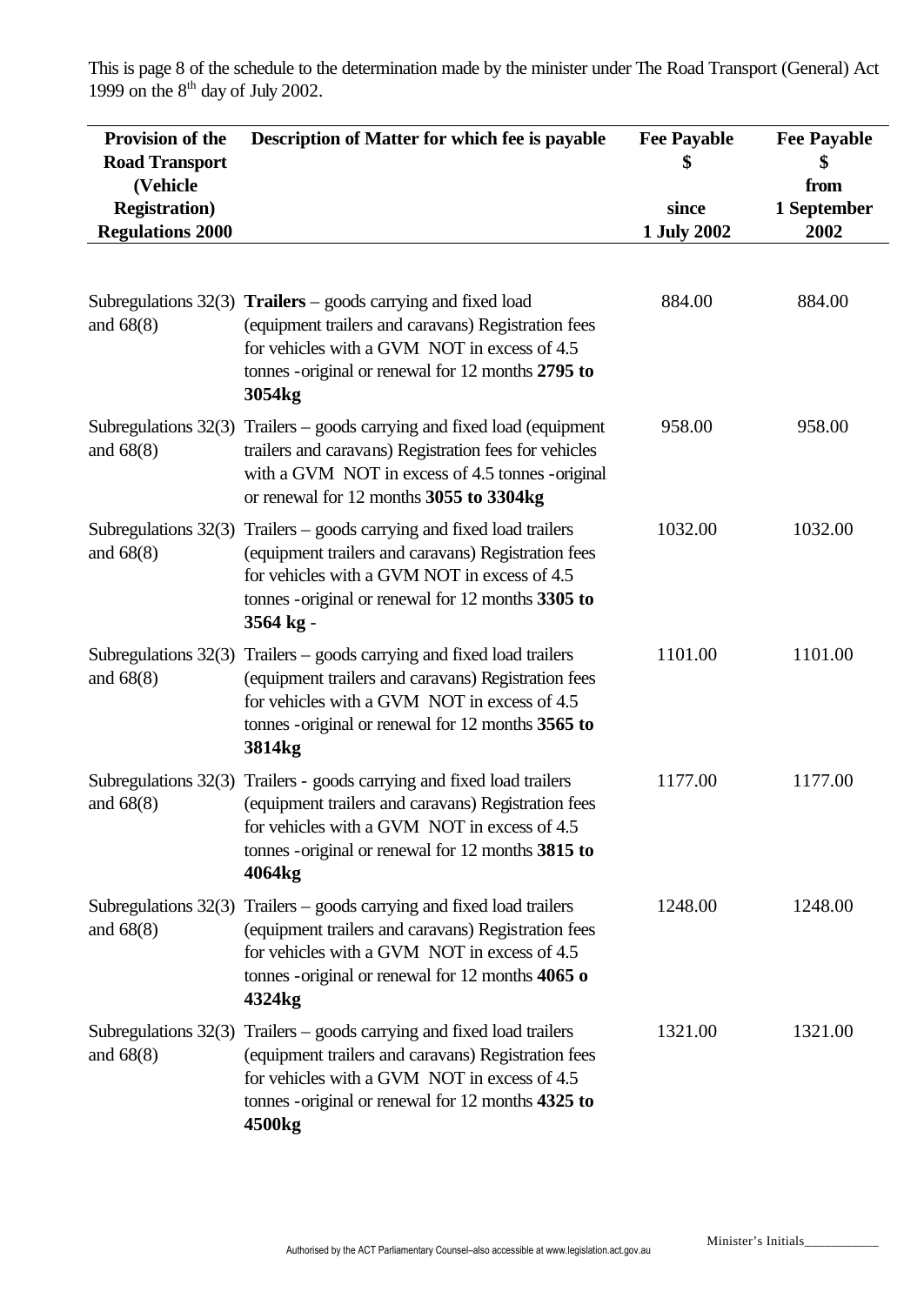This is page 9 of the schedule to the determination made by the minister under The Road Transport (General) Act 1999 on the  $8<sup>th</sup>$  day of July 2002.

| <b>Provision of the</b> | <b>Description of Matter for which fee is payable</b> | <b>Fee Payable</b> | <b>Fee Payable</b> |
|-------------------------|-------------------------------------------------------|--------------------|--------------------|
| <b>Road Transport</b>   |                                                       |                    |                    |
| (Vehicle)               |                                                       |                    | from               |
| <b>Registration</b> )   |                                                       | since              | 1 September        |
| <b>Regulations 2000</b> |                                                       | 1 July 2002        | 2002               |

#### *FORMULA FOR SHORT TERM REGISTRATION PERIODS*

*Where registration is issued for any period other than 12 months, the fee payable shall be:*

- *1. if the registration period is an exact number of months, the annual fee divided by twelve and multiplied by the number of months for which registration is issued; or*
- *2. if the registration period is not an exact number of months, the annual fee divided by 365 and multiplied by the number of days of the registration period;*

*plus the fee specified in this schedule.*

## **HEAVY VEHICLE REGISTRATION CHARGES**

The fees to apply to heavy vehicles in the ACT in the 2002/2003 financial year are contained in this extract from *Road Transport Charges Expenditure Data – July 2002 Adjustment*, published by the National Road Transport Commission.

| <b>DIVISION 1 - LOAD CARRYING VEHICLES</b>   |                                                |        |        |        |
|----------------------------------------------|------------------------------------------------|--------|--------|--------|
| <b>Vehicle Type</b>                          | 2 axle                                         | 3 axle | 4 axle | 5 axle |
| <b>Trucks</b>                                |                                                |        |        |        |
| Truck (type 1)                               | 320                                            | 640    | 960    | 960    |
| Truck (type 2)                               | 533                                            | 852    | 2132   | 2132   |
| Short combination truck                      | 586                                            | 2132   | 2132   | 2132   |
| Medium combination truck                     | 4051                                           | 4051   | 4371   | 4371   |
| Long combination truck                       | 5597                                           | 5597   | 5597   | 5597   |
| <b>Prime Movers</b>                          |                                                |        |        |        |
| Short combination prime mover                | 1386                                           | 3624   | 4690   | 4690   |
| B-double prime mover                         | 4264                                           | 5330   | 5863   | 5863   |
| Road train prime mover                       | 5330                                           | 5330   | 5863   | 5863   |
|                                              |                                                |        |        |        |
| <b>DIVISION 2 - LOAD CARRYING TRAILERS</b>   |                                                |        |        |        |
| The amount calculated using the formula:     | \$320 x Number of axles                        |        |        |        |
| <b>DIVISION 3 - BUSES</b>                    |                                                |        |        |        |
| <b>Bus Type</b>                              | 2 axle                                         | 3 axle | 4 axle |        |
| Bus (type 1)                                 | 320                                            |        |        |        |
| Bus (type 2)                                 | 533                                            | 1332   | 1332   |        |
| Articulated bus                              |                                                | 533    | 533    |        |
| <b>DIVISION 4 - SPECIAL PURPOSE VEHICLES</b> |                                                |        |        |        |
| Special purpose vehicle (type P)             | No charge                                      |        |        |        |
| Special purpose vehicle (type T)             | \$214                                          |        |        |        |
| Special purpose vehicle (type O)             | The amount calculated using the formula:       |        |        |        |
|                                              | $$266 + $266$ x Number of axles in excess of 2 |        |        |        |

#### **Table 6 : Registration Charges**

The charge for the grant of permit to operate a vehicle over 125 tonnes carrying an indivisible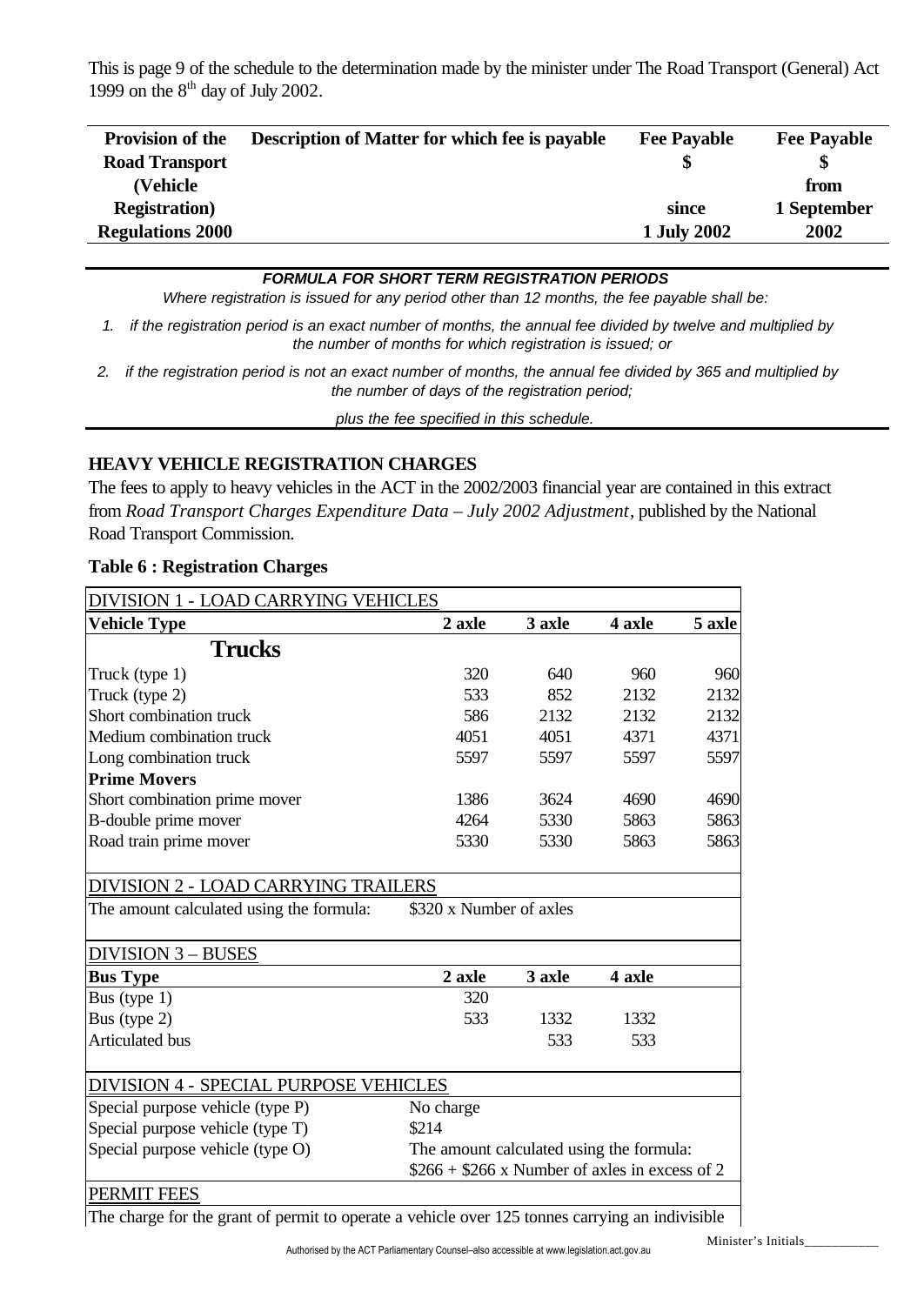This is page 10 of the schedule to the determination made by the minister under The Road Transport (General) Act 1999 on the  $8<sup>th</sup>$  day of July 2002.

| Provision of the<br><b>Road Transport</b><br>(Vehicle<br><b>Registration</b> )<br><b>Regulations 2000</b> | Description of Matter for which fee is payable                                                                                                                                                                                       | <b>Fee Payable</b><br>since<br>1 July 2002 | <b>Fee Payable</b><br>from<br>1 September<br>2002 |
|-----------------------------------------------------------------------------------------------------------|--------------------------------------------------------------------------------------------------------------------------------------------------------------------------------------------------------------------------------------|--------------------------------------------|---------------------------------------------------|
| load is to be calculated as:                                                                              |                                                                                                                                                                                                                                      |                                            |                                                   |
|                                                                                                           | 4 cents x ESA-km                                                                                                                                                                                                                     |                                            |                                                   |
|                                                                                                           | <b>PART B</b>                                                                                                                                                                                                                        |                                            |                                                   |
| Subregulation 32(3)                                                                                       | Other Registration Fees - Surcharge on original<br>registration (i) passenger carrying vehicles, goods<br>carrying vehicles, equipment trucks motor<br>tractors/implements, tow trucks and veteran, vintage<br>and historic vehicles | 59.00                                      | 59.00                                             |
| Subregulation 32(3)                                                                                       | Other Registration Fees - Surcharge on original<br>registration (ii) trailers and motor bikes                                                                                                                                        | 37.00                                      | 37.00                                             |
| Subregulation 32(3)                                                                                       | Additional fee for re-registration of vehicles (all<br>types), where the vehicle has previously been<br>registered on the ACT vehicle register                                                                                       | 30.50                                      | 30.50                                             |
| Subregulation 32(3)<br>& 68(8)                                                                            | <b>ROAD RESCUE FEE - For the grant or renewal</b><br>of registration annual fee - payable for any motor<br>vehicle other than veteran, vintage or historical<br>vehicles and vehicles registered to Jervis Bay<br>residents          | 16.00                                      | 16.00                                             |
| Subregulation $32(3)$<br>& 68(8)                                                                          | Road Rescue Fee – For the grant or renewal of<br>registration pro-rata fee - 11 Months - payable for<br>any motor vehicle other than veteran, vintage or<br>historical vehicles and vehicles registered to Jervis<br>Bay residents   | 14.85                                      | 14.85                                             |
| Subregulation $32(3)$<br>& 68(8)                                                                          | Road Rescue Fee – For the grant or renewal of<br>registration pro-rata fee - 10 Months - payable for<br>any motor vehicle other than veteran, vintage or<br>historical vehicles and vehicles registered to Jervis<br>Bay residents   | 13.50                                      | 13.50                                             |
| Subregulation $32(3)$<br>& 68(8)                                                                          | Road Rescue Fee - For the grant or renewal of<br>registration pro-rata fee - 9 Months - payable for<br>any motor vehicle other than veteran, vintage or<br>historical vehicles and vehicles registered to Jervis<br>Bay residents    | 12.15                                      | 12.15                                             |
| Subregulation $32(3)$<br>& 68(8)                                                                          | Road Rescue Fee – For the grant or renewal of<br>registration pro-rata fee - 8 Months - payable for<br>any motor vehicle other than veteran, vintage or<br>historical vehicles and vehicles registered to Jervis                     | 10.80                                      | 10.80                                             |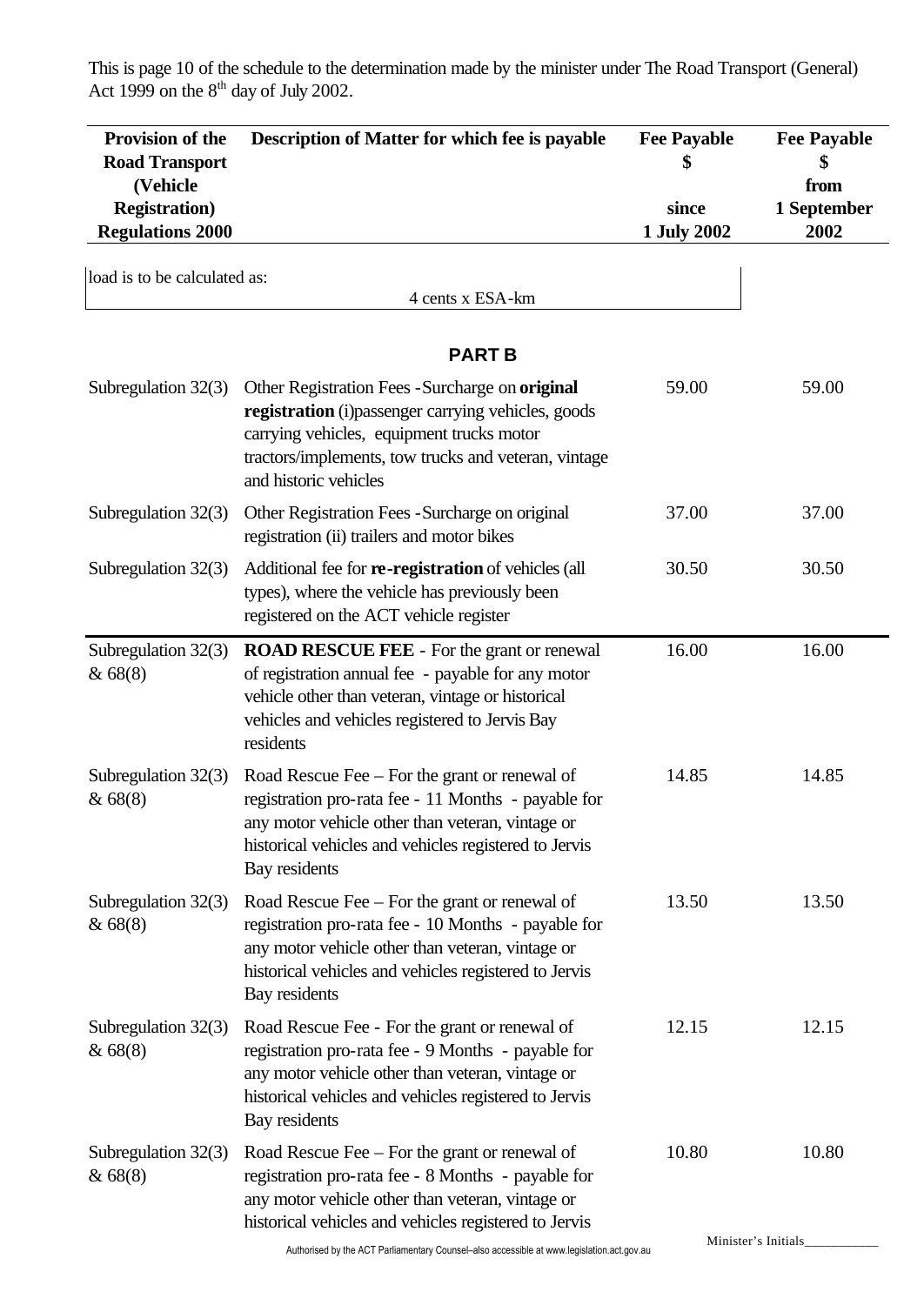This is page 11 of the schedule to the determination made by the minister under The Road Transport (General) Act 1999 on the  $8<sup>th</sup>$  day of July 2002.

| <b>Provision of the</b> | <b>Description of Matter for which fee is payable</b> | <b>Fee Payable</b> | <b>Fee Payable</b> |
|-------------------------|-------------------------------------------------------|--------------------|--------------------|
| <b>Road Transport</b>   |                                                       |                    | \$                 |
| (Vehicle                |                                                       |                    | from               |
| <b>Registration</b> )   |                                                       | since              | 1 September        |
| <b>Regulations 2000</b> |                                                       | 1 July 2002        | 2002               |

Bay residents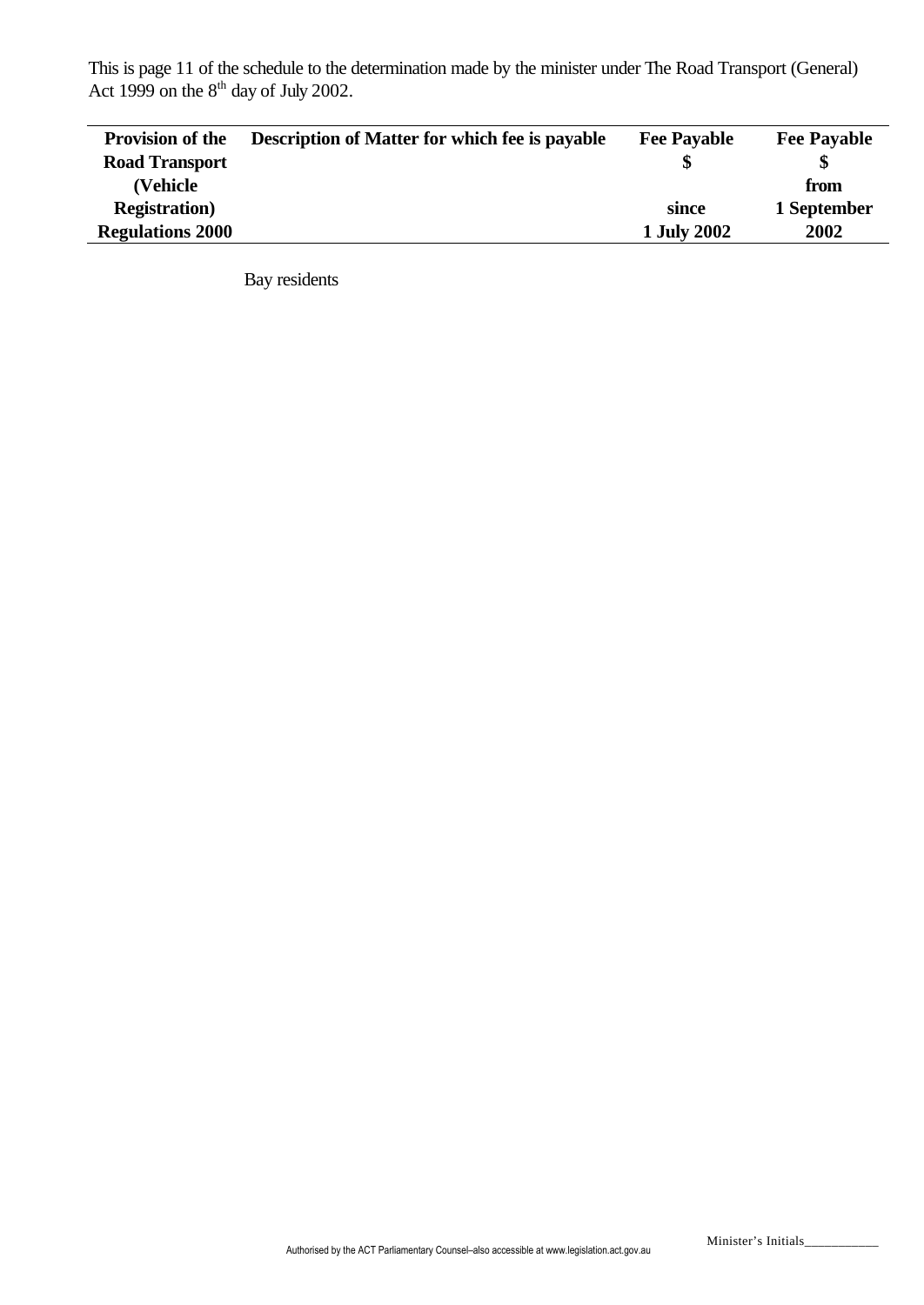**Provision of the Road Transport (Vehicle Registration) Regulations 2000 Description of Matter for which fee is payable Fee Payable \$ since 1 July 2002 Fee Payable \$ from 1 September 2002** Subregulation 32(3) & 68(8) **Road Rescue Fee** – For the grant or renewal of registration pro-rata fee - 7 Months - payable for any motor vehicle other than veteran, vintage or historical vehicles and vehicles registered to Jervis Bay residents 9.45 9.45 Subregulation 32(3) & 68(8) Road Rescue Fee - For the grant or renewal of registration pro-rata fee - 6 Months - payable for any motor vehicle other than veteran, vintage or historical vehicles and vehicles registered to Jervis Bay residents 8.00 8.00 Subregulation 32(3) & 68(8) Road Rescue Fee - For the grant or renewal of registration pro-rata fee - 5 Months - payable for any motor vehicle other than veteran, vintage or historical vehicles and vehicles registered to Jervis Bay residents 6.75 6.75 Subregulation 32(3) & 68(8) Road Rescue Fee - For the grant or renewal of registration pro-rata fee - 4 Months - payable for any motor vehicle other than veteran, vintage or historical vehicles and vehicles registered to Jervis Bay residents 5.40 5.40 Subregulation 32(3) & 68(8) Road Rescue Fee - For the grant or renewal of registration pro-rata fee - 3 Months - payable for any motor vehicle other than veteran, vintage or historical vehicles and vehicles registered to Jervis Bay residents 4.05 4.05 Subregulation 32(3) & 68(8) Road Rescue Fee - For the grant or renewal of registration pro-rata fee - 2 Months - payable for any motor vehicle other than veteran, vintage or historical vehicles and vehicles registered to Jervis Bay residents 2.70 2.70 Subregulation 32(3) & 68(8) Road Rescue Fee - For the grant or renewal of registration pro-rata fee - 1 Month - payable for any motor vehicle other than veteran, vintage or historical vehicles and vehicles registered to Jervis Bay residents 1.35 1.35 Subregulation 32(3) & 68(8) Road Rescue Fee - For the grant or renewal of registration for veteran,vintage, historic vehicles 0.00 0.00

This is page 12 of the schedule to the determination made by the minister under The Road Transport (General) Act 1999 on the  $8<sup>th</sup>$  day of July 2002.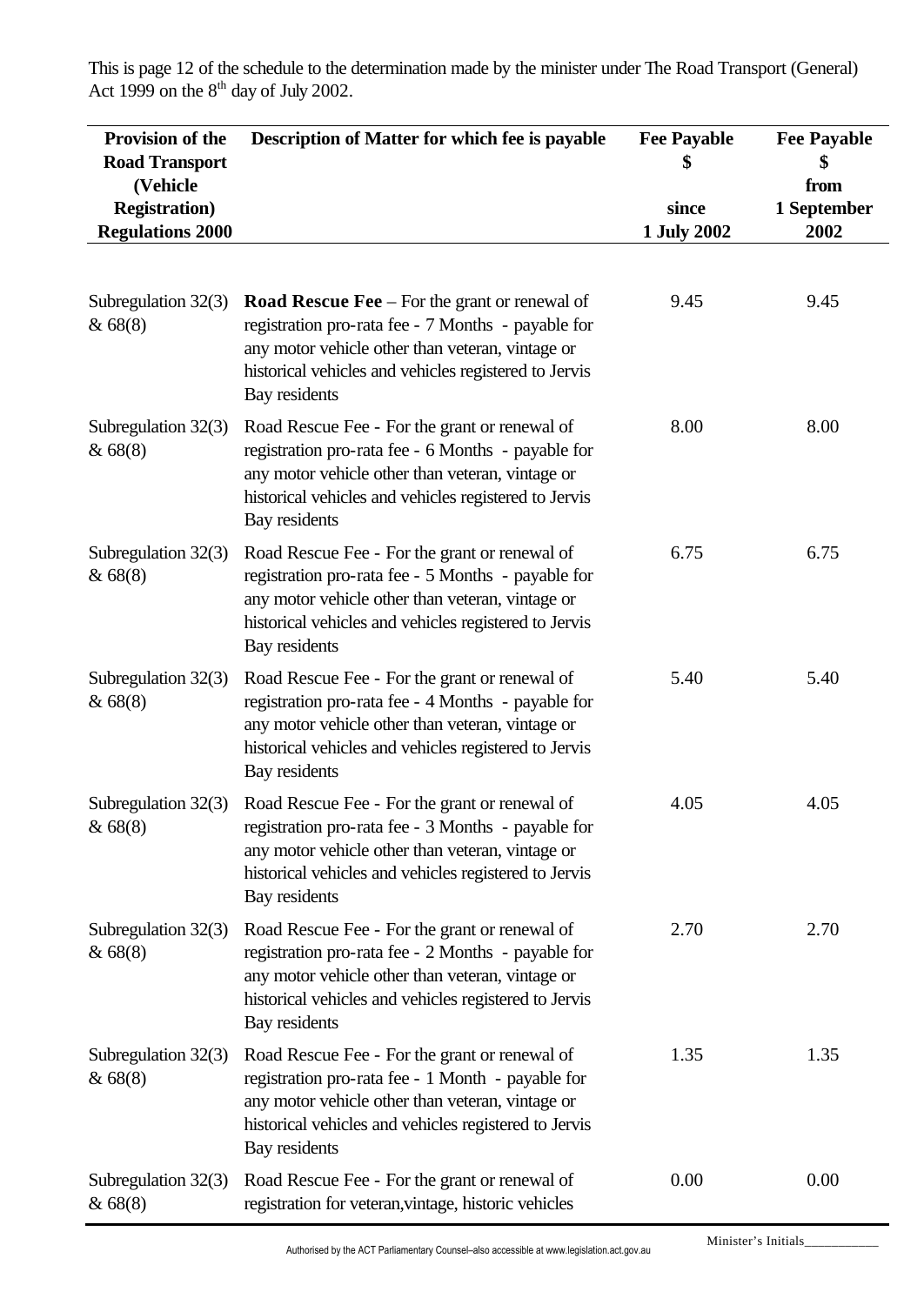This is page 13 of the schedule to the determination made by the minister under The Road Transport (General) Act 1999 on the  $8<sup>th</sup>$  day of July 2002.

| Provision of the<br><b>Road Transport</b><br>(Vehicle<br><b>Registration</b> )<br><b>Regulations 2000</b> | Description of Matter for which fee is payable                                                                                                                                                                                  | <b>Fee Payable</b><br>since<br>1 July 2002 | <b>Fee Payable</b><br>\$<br>from<br>1 September<br>2002 |
|-----------------------------------------------------------------------------------------------------------|---------------------------------------------------------------------------------------------------------------------------------------------------------------------------------------------------------------------------------|--------------------------------------------|---------------------------------------------------------|
|                                                                                                           |                                                                                                                                                                                                                                 |                                            |                                                         |
| Regulation 79                                                                                             | Other Registration Fees transfer of vehicle<br>registration                                                                                                                                                                     | 27.00                                      | 27.00                                                   |
| $74(3)$ & $76(1)$                                                                                         | Subregulations 74(1), Other Registration Fees late transfer fee (transfer<br>applied for later than 14 days after the date of<br>purchase)                                                                                      | 73.00                                      | 73.00                                                   |
| &68(8)                                                                                                    | Subregulations 32(3) Other Registration Fees additional fee payable upon<br>the grant or renewal of registration, for a <b>period</b><br>less than 12 months                                                                    | 25.00                                      | 25.00                                                   |
| Subregulations $32(3)$<br>& 68(8)                                                                         | Other Registration Fees additional fee payable upon<br>the grant or renewal of registration, for a <b>period</b><br>less than 12 months for a person not receiving<br>concession but who is the holder of a Health Care<br>Card | 10.00                                      | 10.00                                                   |
| and $68(7)$ ,<br>Subparagraph<br>78(1)(e)(ii)                                                             | Subregulations 29(d) EXAMINATION OR INSPECTION of Vehicles<br>trailers not exceeding 4.5 tonnes GVM                                                                                                                             | 24.20                                      | 24.20                                                   |
| and 68(7),<br>Subparagraph<br>78(1)(e)(ii)                                                                | Subregulations 29(d) Examination or Inspection of Vehicles motor bikes                                                                                                                                                          | 33.00                                      | 33.00                                                   |
| and $68(7)$ ,<br>Subparagraph<br>78(1)(e)(ii)                                                             | Subregulations 29(d) Examination or Inspection of Vehicles motor<br>vehicles NOT exceeding 4.5 tonnes                                                                                                                           | 33.00                                      | 33.00                                                   |
| and $68(7)$ ,<br>Subparagraph<br>78(1)(e)(ii)                                                             | Subregulations 29(d) Examination or Inspection of Vehicles trailers<br>exceeding 4.5 tonnes GVM                                                                                                                                 | 33.00                                      | 33.00                                                   |
| and $68(7)$ ,<br>Subparagraph<br>78(1)(e)(ii)                                                             | Subregulations 29(d) Examination or Inspection of Vehicles motor<br>vehicles exceeding 4.5 tonnes                                                                                                                               | 66.00                                      | 66.00                                                   |
|                                                                                                           |                                                                                                                                                                                                                                 |                                            |                                                         |

**All vehicle examination fees include GST.**